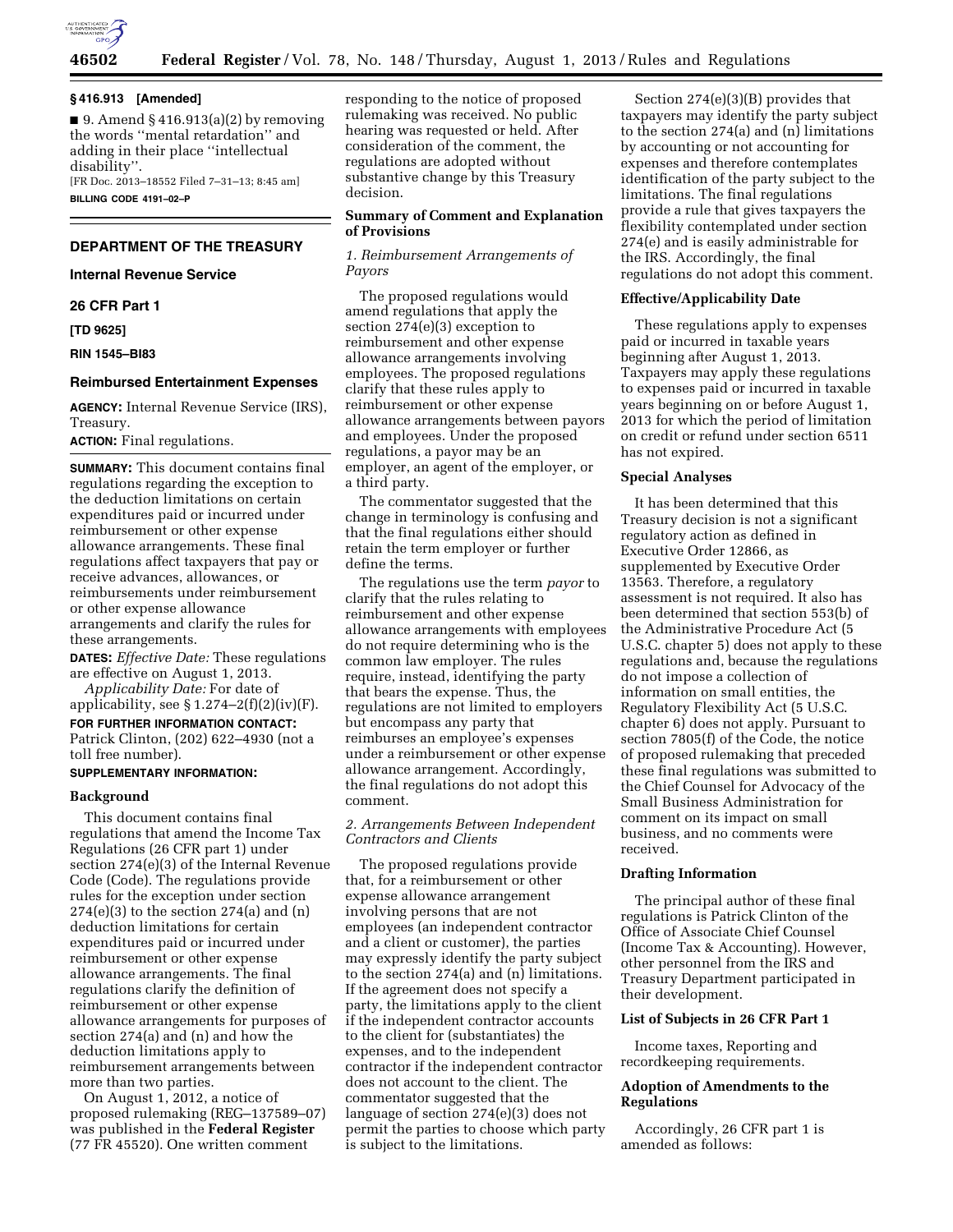# **PART 1—INCOME TAXES**

■ **Paragraph 1.** The authority citation for part 1 is amended by adding an entry in numerical order to read as follows:

**Authority:** 26 U.S.C. 7805 \* \* \* Section 1.274–2 also issued under 26 U.S.C. 274(o). \*  $*$ 

■ **Par. 2.** Section 1.274–2 is amended by revising paragraph (f)(2)(iv) to read as follows:

#### **§ 1.274–2 Disallowance of deductions for certain expenses for entertainment, amusement, recreation, or travel.**

- \* \* \* \* \*
	- (f) \* \* \*
	- $(2) * * * *$

(iv) *Reimbursed entertainment, food, or beverage expenses*—(A) *Introduction.*  In the case of any expenditure for entertainment, amusement, recreation, food, or beverages made by one person in performing services for another person (whether or not the other person is an employer) under a reimbursement or other expense allowance arrangement, the limitations on deductions in paragraphs (a) through (e) of this section and section 274(n)(1) apply either to the person who makes the expenditure or to the person who actually bears the expense, but not to both. If an expenditure of a type described in this paragraph (f)(2)(iv) properly constitutes a dividend paid to a shareholder, unreasonable compensation paid to an employee, a personal expense, or other nondeductible expense, nothing in this exception prevents disallowance of the expenditure to the taxpayer under other provisions of the Code.

(B) *Reimbursement arrangements involving employees.* In the case of an employee's expenditure for entertainment, amusement, recreation, food, or beverages in performing services as an employee under a reimbursement or other expense allowance arrangement with a payor (the employer, its agent, or a third party), the limitations on deductions in paragraphs (a) through (e) of this section and section 274(n)(1) apply—

(*1*) To the employee to the extent the employer treats the reimbursement or other payment of the expense on the employer's income tax return as originally filed as compensation paid to the employee and as wages to the employee for purposes of withholding under chapter 24 (relating to collection of income tax at source on wages); or

(*2*) To the payor to the extent the reimbursement or other payment of the expense is not treated as compensation and wages paid to the employee in the manner provided in paragraph

(f)(2)(iv)(B)(*1*) of this section (however, see paragraph  $(f)(2)(iv)(C)$  of this section if the payor receives a payment from a third party that may be treated as a reimbursement arrangement under that paragraph).

(C) *Reimbursement arrangements involving persons that are not employees.* In the case of an expense for entertainment, amusement, recreation, food, or beverages of a person who is not an employee (referred to as an independent contractor) in performing services for another person (a client or customer) under a reimbursement or other expense allowance arrangement with the person, the limitations on deductions in paragraphs (a) through (e) of this section and section 274(n)(1) apply to the party expressly identified in an agreement between the parties as subject to the limitations. If an agreement between the parties does not expressly identify the party subject to the limitations, the limitations apply—

(*1*) To the independent contractor (which may be a payor described in paragraph (f)(2)(iv)(B) of this section) to the extent the independent contractor does not account to the client or customer within the meaning of section 274(d) and the associated regulations; or

(*2*) To the client or customer if the independent contractor accounts to the client or customer within the meaning of section 274(d) and the associated regulations. See also § 1.274–5.

(D) *Reimbursement or other expense allowance arrangement.* The term *reimbursement or other expense allowance arrangement* means—

(*1*) For purposes of paragraph  $(f)(2)(iv)(B)$  of this section, an arrangement under which an employee receives an advance, allowance, or reimbursement from a payor (the employer, its agent, or a third party) for expenses the employee pays or incurs; and

(*2*) For purposes of paragraph  $(f)(2)(iv)(C)$  of this section, an arrangement under which an independent contractor receives an advance, allowance, or reimbursement from a client or customer for expenses the independent contractor pays or incurs if either—

(*a*) A written agreement between the parties expressly states that the client or customer will reimburse the independent contractor for expenses that are subject to the limitations on deductions in paragraphs (a) through (e) of this section and section 274(n)(1); or

(*b*) A written agreement between the parties expressly identifies the party subject to the limitations.

(E) *Examples.* The following examples illustrate the application of this paragraph (f)(2)(iv).

*Example 1.* (i) Y, an employee, performs services under an arrangement in which L, an employee leasing company, pays Y a per diem allowance of \$10x for each day that Y performs services for L's client, C, while traveling away from home. The per diem allowance is a reimbursement of travel expenses for food and beverages that Y pays in performing services as an employee. L enters into a written agreement with C under which C agrees to reimburse L for any substantiated reimbursements for travel expenses, including meals, that L pays to Y. The agreement does not expressly identify the party that is subject to the deduction limitations. Y performs services for C while traveling away from home for 10 days and provides L with substantiation that satisfies the requirements of section 274(d) of \$100x of meal expenses incurred by Y while traveling away from home. L pays Y \$100x to reimburse those expenses pursuant to their arrangement. L delivers a copy of Y's substantiation to C. C pays  $\dot{\mathsf{L}}$  \$300x, which includes \$200x compensation for services and \$100x as reimbursement of L's payment of Y's travel expenses for meals. Neither L nor C treats the \$100x paid to Y as compensation or wages.

(ii) Under paragraph (f)(2)(iv)(D)(*1*) of this section, Y and L have established a reimbursement or other expense allowance arrangement for purposes of paragraph  $(f)(2)(iv)(B)$  of this section. Because the reimbursement payment is not treated as compensation and wages paid to Y, under section 274(e)(3)(A) and paragraph  $(f)(2)(iv)(B)(1)$  of this section, Y is not subject to the section 274 deduction limitations. Instead, under paragraph (f)(2)(iv)(B)(*2*) of this section, L, the payor, is subject to the section 274 deduction limitations unless L can meet the requirements of section  $274(e)(3)(B)$  and paragraph  $(f)(2)(iv)(C)$  of this section.

(iii) Because the agreement between L and C expressly states that C will reimburse L for substantiated reimbursements for travel expenses that L pays to Y, under paragraph  $(f)(i)(iv)(D)(2)(a)$  of this section,  $\hat{L}$  and  $\hat{C}$  have established a reimbursement or other expense allowance arrangement for purposes of paragraph  $(f)(2)(iv)(C)$  of this section. L accounts to C for C's reimbursement in the manner required by section 274(d) by delivering to C a copy of the substantiation L received from Y. Therefore, under section 274(e)(3)(B) and paragraph (f)(2)(iv)(C)(*2*) of this section, C and not L is subject to the section 274 deduction limitations.

*Example 2.* (i) The facts are the same as in *Example 1* except that, under the arrangements between Y and L and between L and C, Y provides the substantiation of the expenses directly to C, and C pays the per diem directly to Y.

(ii) Under paragraph (f)(2)(iv)(D)(*1*) of this section, Y and C have established a reimbursement or other expense allowance arrangement for purposes of paragraph  $(f)(2)(iv)(C)$  of this section. Because Y substantiates directly to C and the